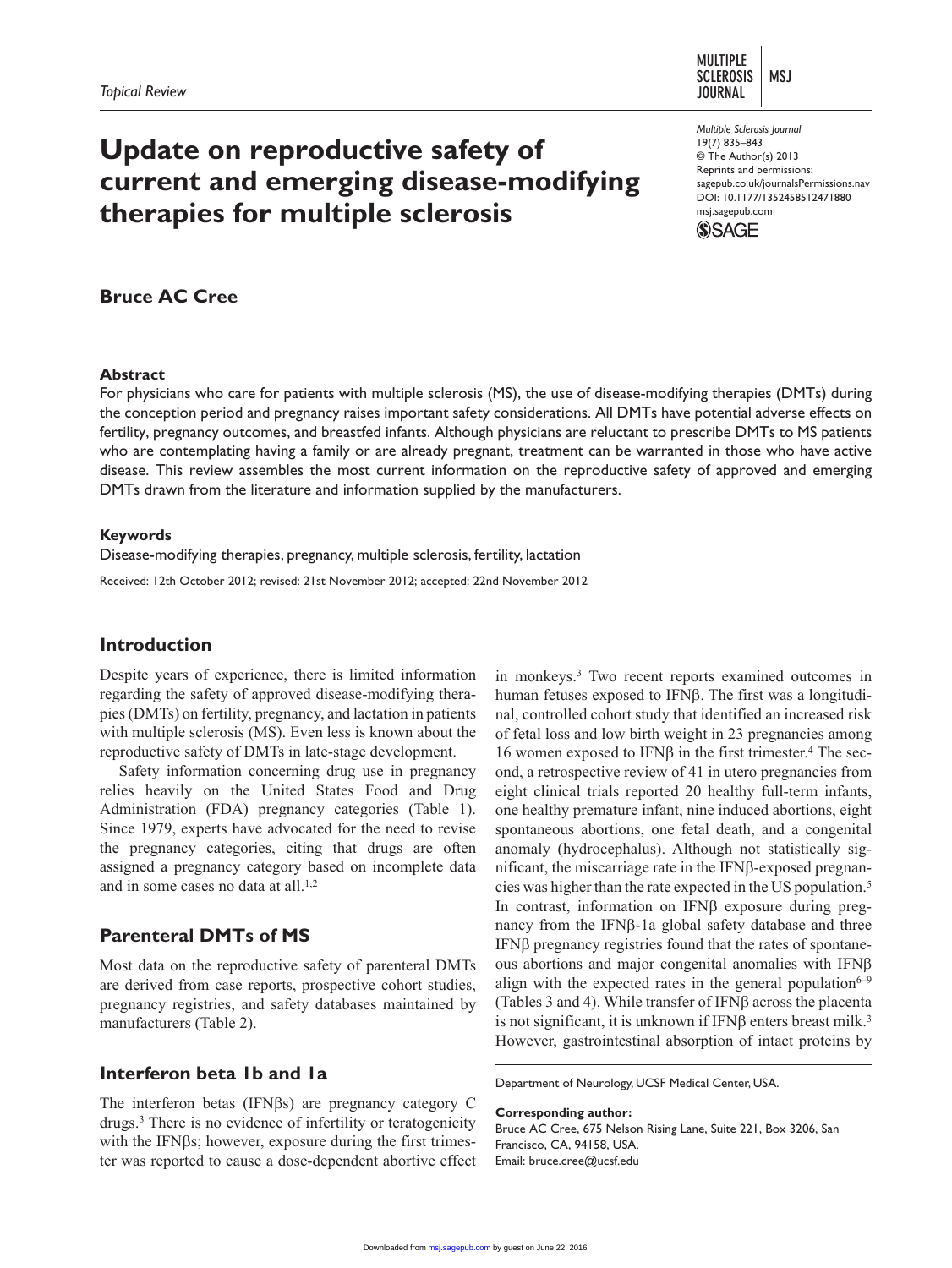| FDA category | Description                                                                                                                                                                                                                                                                                                   |
|--------------|---------------------------------------------------------------------------------------------------------------------------------------------------------------------------------------------------------------------------------------------------------------------------------------------------------------|
| A            | Adequate and well-controlled studies have failed to demonstrate a risk to the fetus during the first trimester of<br>pregnancy (and there is no evidence of risk in later trimesters).                                                                                                                        |
| B            | Animal reproduction studies have not demonstrated a fetal risk, but there are no adequate and well-controlled<br>studies in pregnant women.<br>Or.                                                                                                                                                            |
|              | Animal reproduction studies have shown an adverse effect, but adequate and well-controlled studies in pregnant<br>women have failed to demonstrate a risk to the fetus during the first trimester of pregnancy (and there is no<br>evidence of a risk in later trimesters).                                   |
| C            | Animal reproduction studies have shown an adverse effect on the fetus, there are no adequate and well-<br>controlled studies in humans, and the benefits from the use of the drug in pregnant women may be acceptable<br>despite its potential risks.<br>Or.                                                  |
|              | There are no animal reproduction studies and no adequate and well-controlled studies in humans.                                                                                                                                                                                                               |
| D            | There is positive evidence of human fetal risk based on adverse reaction data from investigational or marketing<br>experience or studies in humans, but the potential benefits from the use of the drug in pregnant women may be<br>acceptable despite its potential risks.                                   |
| X            | Studies in animals or humans have demonstrated fetal abnormalities or there is positive evidence of fetal risk<br>based on adverse reaction reports from investigational or marketing experience, or both, and the risk of the use<br>of the drug in a pregnant woman clearly outweighs any possible benefit. |

**Table 1.** US FDA categories for use of medications in pregnancy.

US FDA: United States Food and Drug Administration.

breast-fed infants is unlikely. In the absence of any data, safe use of IFNβ while breastfeeding is undetermined.<sup>3</sup>

#### **Glatiramer acetate**

Glatiramer acetate (GA), pregnancy category B, does not affect fertility or cause teratogenic complications.3,10 Knowledge of GA exposure in human pregnancy comes from a retrospective analysis of 215 pregnancies included in the manufacturer's safety database between 1996 and September 2002. There were five single cases of congenital abnormalities (finger anomaly, adrenal cyst, cardiomyopathy, urethrostenosis, anencephaly) and one birth defect (failure to thrive). The number of live births, miscarriages, and therapeutic terminations aligned with the general population<sup>10</sup> (Table 3); GA does not cross the placental barrier and is considered probably compatible with breastfeeding.11 Given that GA is an amino acid polymer, it is unlikely to be absorbed intact across an infant's gastrointestinal mucosa.

#### **Natalizumab**

Natalizumab (pregnancy category C) is a humanized monoclonal IgG4 antibody that targets the  $\alpha$ 4-integrin receptor.<sup>12</sup> Animal studies evaluated the effects of natalizumab on fertility and pregnancy outcomes. In guinea pigs, reductions in pregnancy rates were observed at 30 mg/kg (36-fold the human clinical dose). No adverse effects on male fertility were reported.13 Human uterine epithelium and embryonic tissue express  $\alpha_4$ -integrin receptors. Theoretically, natalizumab could interfere with implantation and embryonic development by inhibiting cell-cell interactions, but neither has been reported.<sup>14</sup> Cardiovascular complications are possible through inhibition of  $\alpha_4$  integrins involved in the development of the epicardium. However, in preclinical studies, no cardiac abnormalities were reported in monkeys treated with doses up to 30 mg/kg.14

Information on pregnancy outcomes is limited. In the natalizumab MS and Crohn's disease clinical trial program, 41 pregnancies were reported. These pregnancies resulted in 12 full-term births, 10 ongoing pregnancies, six spontaneous abortions, and 13 with unknown outcomes, which align with expected outcomes in the US population.15 In the gastroenterology literature, 102 pregnancies exposed to natalizumab were prospectively followed. There were 55 (53.4%) live births, no stillbirths, 27 (26.2%) elective terminations, 21 (20.4%) spontaneous abortions, and no congenital malformations.16,17 Interim results from the Tysabri Pregnancy Exposure Registry (TPER) were recently published (Table 4). Fetal malformations were observed in 23 pregnancy outcomes in 21 women. Compared with historical controls, there were no significant differences in the rate of fetal malformations.<sup>18</sup> Natalizumab crosses the placenta in the second trimester and is secreted in human milk in small amounts.12 Although it is unlikely that natalizumab would be absorbed intact across the gastrointestinal mucosa, safe use in nursing mothers is not established.11,12

#### **Mitoxantrone**

Mitoxantrone (pregnancy category D) causes amennorhea.3,19 In animals, growth retardation and premature births were reported.20 In mitoxantrone MS clinical trials, nine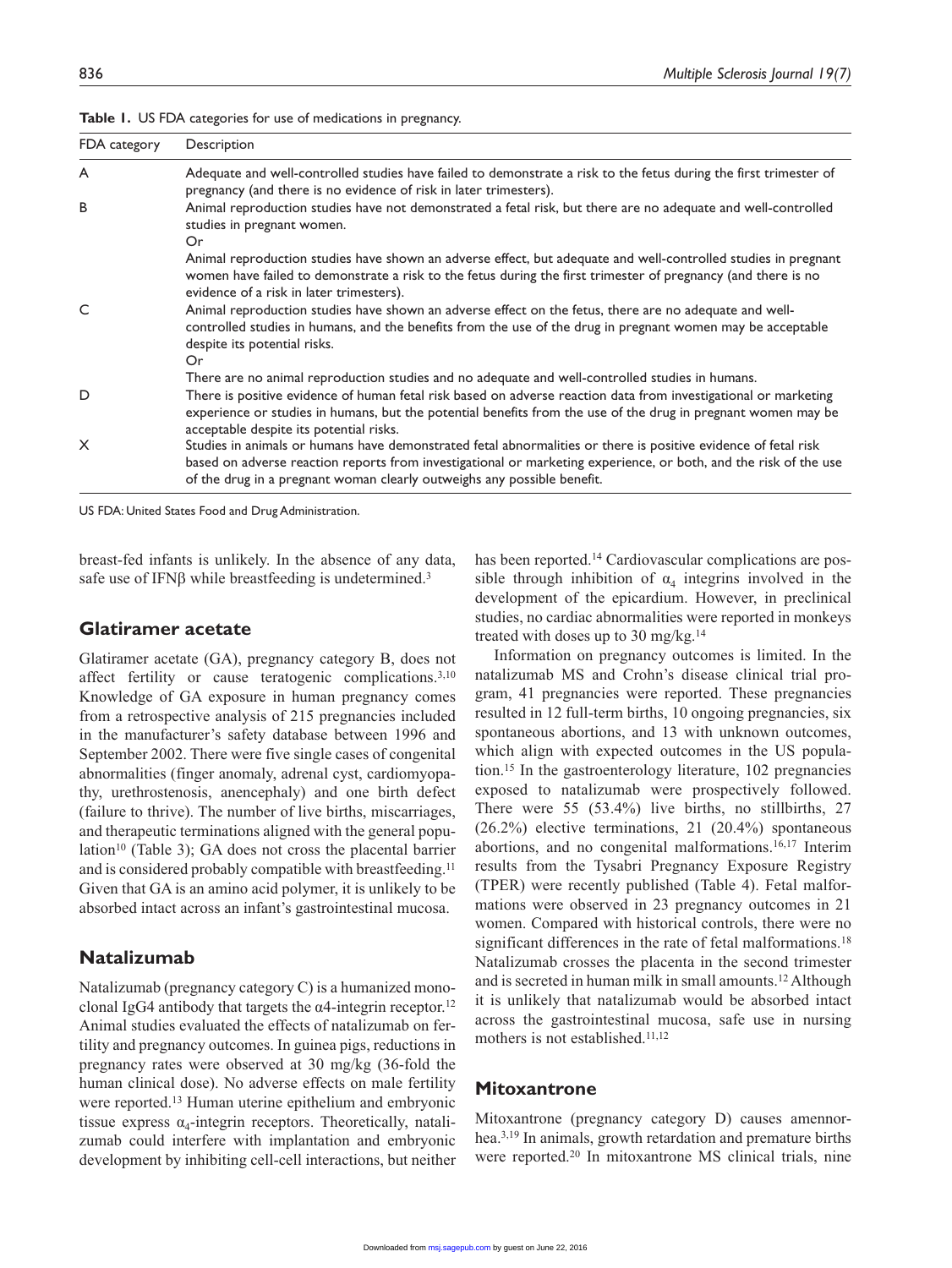| Drug effect on                                       | Interferon- $\beta$ (1a, 1b)                                                                                        | Glatiramer acetate                                      | Mitoxantrone                                                                                                           | Natalizumab                                                                 |
|------------------------------------------------------|---------------------------------------------------------------------------------------------------------------------|---------------------------------------------------------|------------------------------------------------------------------------------------------------------------------------|-----------------------------------------------------------------------------|
| <b>Fertility</b>                                     | Menstrual irregularities in<br>monkeys                                                                              | No adverse effects<br>in rats                           | No adverse effects in rats<br>and rabbits                                                                              | Reduced fertility in guinea<br>pigs; increased abortions<br>in monkeys      |
|                                                      | No well-controlled studies in<br>humans                                                                             | No well-controlled<br>studies in humans                 | Chemotherapy induced<br>amenorrhea in humans                                                                           | No well-controlled<br>studies in humans                                     |
| <b>Teratogenicity</b>                                | No malformation in monkeys                                                                                          | No malformation in<br>rats and rabbits                  | Fetal growth retardation<br>in rats; no teratogenic<br>effects in rabbits<br>Potential human teratogen<br>based on MOA | No adverse effects in<br>monkeys; small reduction<br>in guinea pig pup size |
| Pregnancy<br>reports<br>(published)                  | Avonex Pregnancy Registry<br>$(n=226)$<br>Betaseron Pregnancy Registry<br>$(n=69)$<br>Rebif Global Database (n=425) | Glatiramer global<br>database $(n=215)$                 | $(N=9)$ in MS trials<br>$(N=5)$ in case reports                                                                        | Natalizumab Pregnancy<br>registry (N=341)                                   |
| <b>Placental</b><br>transfer                         | Unlikely<br>IFNB-1a MW= ~22,500 Da<br>IFN $\beta$ -1b MW= ~18,500 Da                                                | <b>Unlikely</b><br>MW=5000-9000 Da                      | Limited<br>$MW=514$ Da                                                                                                 | Yes, in guinea pigs and<br>monkeys                                          |
| <b>Secreted in</b><br>breast milk                    | Unknown                                                                                                             | Unknown/unlikely                                        | Yes                                                                                                                    | Yes; IgG4 in second and<br>third trimester                                  |
| <b>Nursing</b>                                       | Not recommended                                                                                                     | Discuss potential risk Not recommended<br>with patients |                                                                                                                        | Not recommended                                                             |
| <b>Waiting time</b><br>off drug before<br>conception | Not reported                                                                                                        | Not reported                                            | 6 months                                                                                                               | 3 months                                                                    |
| <b>FDA</b> pregnancy C<br>class                      |                                                                                                                     | В                                                       | D                                                                                                                      | C                                                                           |

**Table 2.** Reproductive safety of parenteral DMTs approved for patients with RRMS.

DMTs: Disease-modifying therapies; RRMS: relapsing–remitting multiple sclerosis; MOA: mechanism of action; MS: multiple sclerosis; MW: molecular weight; IFNβ: interferon beta; US: United States; Interferon beta 1b (Betaseron®), Bayer HealthCare Pharmaceuticals Inc., Montville, NJ; Interferon beta 1a (Avonex®), Biogen Idec Inc., Cambridge, MA; Interferon beta 1b (Extavia®), Novartis Pharmaceuticals Corp., East Hanover, NJ; Interferon beta 1a (Rebif®), EMD Serono Inc., Rockland, MA; Glatiramer acetate (Copaxone®), Teva Pharmaceuticals USA, Kansas City, MO; Mitoxantrone (Novatrone®), EMD Serono Inc., Rockland, MA; Natalizumab (Tysabri®), Biogen Idec Inc., Cambridge, MA.

| Table 3. Postmarketing surveillance databases: Exposure to DMTs in pregnant patients with RRMS. |  |  |
|-------------------------------------------------------------------------------------------------|--|--|
|-------------------------------------------------------------------------------------------------|--|--|

| Postmarketing<br>database                                                                                                | $#$ Pregnancies<br>(evaluable<br>outcomes) | $#$ Live<br>births | # Spontaneous<br>abortions | $#$ Still<br><b>births</b> | #Terminated<br>pregnancies | <b>Observations</b>                                                                                                                                                                                                                                                                                    |
|--------------------------------------------------------------------------------------------------------------------------|--------------------------------------------|--------------------|----------------------------|----------------------------|----------------------------|--------------------------------------------------------------------------------------------------------------------------------------------------------------------------------------------------------------------------------------------------------------------------------------------------------|
| Rebif (IFNß-1b)<br><b>Global Safety</b><br><b>Database</b><br>1998-2009<br>Sandberg-Wollheim<br>et al. 2011 <sup>6</sup> | 425a                                       | 328                | 49                         | 4                          | 39                         | Four of 328 live births were<br>associated with congenital<br>anomalies.<br>The rate of spontaneous<br>abortions (11.5%) was consistent<br>with the US population.                                                                                                                                     |
| Copaxone<br>(glatiramer acetate)<br>1996-2003<br>Coyle et al. 2003 <sup>10</sup>                                         | 215                                        | 155                | 43                         |                            | 9                          | In 155 live births, there were<br>five single cases of congenital<br>anomalies (finger anomaly,<br>cardiomyopathy, urethrostenosis,<br>anencephaly, adrenal cyst) and<br>one birth defect (failure to thrive).<br>The rate of spontaneous<br>abortions (20%) was consistent<br>with the US population. |

DMTs: Disease-modifying therapies; RRMS: relapsing–remitting multiple sclerosis; IFNβ: interferon beta; US: United States; ª: prospectively collected.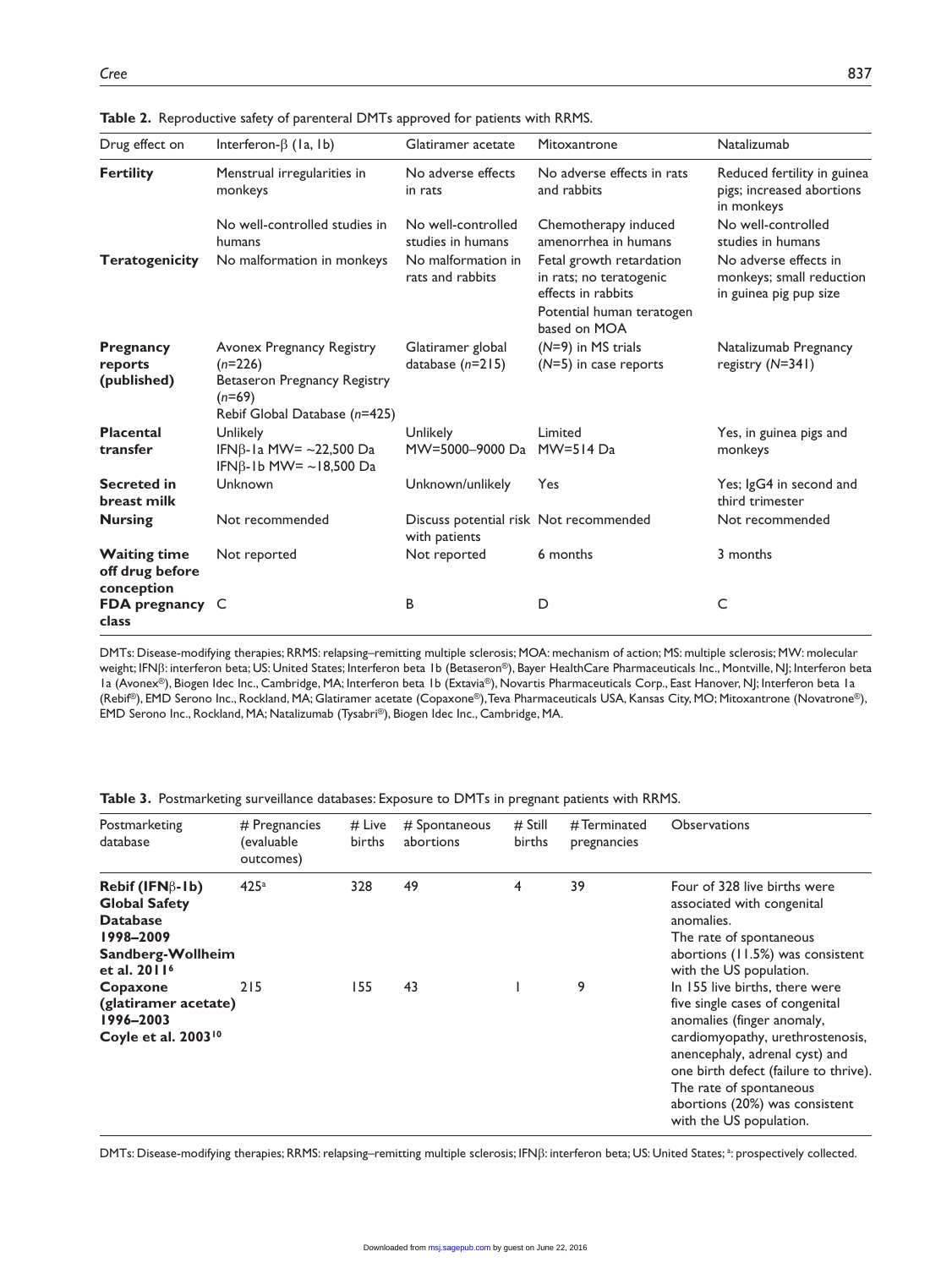| Pregnancy registry                                                                                                     | (evaluable<br>outcomes) | births         | # Pregnancies $#$ Live $#$ Spontaneous<br>abortions | $#$ Still<br>births | #Terminated Observations<br>pregnancies |                                                                                                                                                                                                                                                                       |
|------------------------------------------------------------------------------------------------------------------------|-------------------------|----------------|-----------------------------------------------------|---------------------|-----------------------------------------|-----------------------------------------------------------------------------------------------------------------------------------------------------------------------------------------------------------------------------------------------------------------------|
| <b>Betaseron</b><br>$(IFN\beta-1b)$<br>2006-2009<br>Coyle et al. 2010 <sup>7</sup>                                     | 69                      | 59             | 8                                                   | $\overline{2}$      | $\mathbf 0$                             | Three of 59 live births were associated with a<br>birth defect.<br>The rate of spontaneous abortions (11.5%)<br>was consistent with the US population.                                                                                                                |
| <b>Avonex</b><br>$(IFN\beta-Ia)$<br>2003-2009<br>Foulds et al. 2010 <sup>8</sup>                                       | 226                     | 193            | 28                                                  |                     | 4                                       | Fifteen of 193 live births were associated with<br>at least one major or two minor defects. The<br>rate of malformations was not increased or<br>overrepresented.<br>The rate of spontaneous abortions (12.4%)<br>was consistent with the US population.              |
| $\mathsf{Rebif}(\mathsf{IFN}\beta\text{-}\mathsf{I}\mathsf{b})$<br>2002-2007<br><b>US Pregnancy</b><br><b>Registry</b> | 34                      | N <sub>R</sub> | $\mathfrak{D}$                                      |                     | <b>NR</b>                               | SAEs occurred in 10/32 (31.3%).<br>The rate of spontaneous abortions (6.3%) was<br>consistent with the US population.                                                                                                                                                 |
| Tysabri<br>(natalizumab)<br>2007-Nov. 2011<br>Cristiano et al.<br>201218                                               | 334                     | 286            | 34                                                  |                     | $\overline{13}$                         | Twenty-three of 234 live births were<br>associated with malformations. As this<br>is an interim analysis, the rate of major<br>malformations has not been calculated.<br>The rate of spontaneous abortions $(11.2%)$ is<br>consistent with the US general population. |

**Table 4.** Multiple sclerosis pregnancy registries with disease-modifying therapies.

IFNβ: interferon beta; US: United States; SAEs: severe adverse effects that result in death, require either inpatient hospitalization or the prolongation of hospitalization, are life-threatening, result in a persistent or significant disability/incapacity or result in a congenital anomaly/birth defect.

pregnancies were reported resulting in six healthy infants, two pregnancies with unknown outcomes, and one ongoing pregnancy.21 Patients should be instructed not to become pregnant while taking mitoxantrone and for at least six months after discontinuation.<sup>11</sup> Placental transfer of mitoxantrone is limited; however, it is secreted in milk and contraindicated when breastfeeding.3,22

## **Oral small molecules**

Two small molecules (fingolimod and teriflunomide) are approved for the treatment of relapsing forms of MS. Unlike proteins, small molecules have the potential to be absorbed by the digestive tract and widely distributed. Their potential for placental transmission is greater than for recombinant proteins (Table 5).

## **Fingolimod**

Fingolimod (pregnancy category C) is an oral sphingosine 1-phosphate (S1P) receptor modulator that prevents the egress of lymphocytes from lymph nodes.23 In rats, exposure to fingolimod caused a slight decrease in pregnancies; however, the effect of fingolimod on human fertility is unknown.23–25 Fingolimod is teratogenic in rats.23,26 Congenital abnormalities, including persistent truncus arteriosus, were reported.25,26 This finding is not unexpected given that S1P receptors are involved in vascular development during embryogenesis. Limited information exists regarding the safety of fingolimod in pregnancy. In the fingolimod MS clinical trial program, 34 pregnancies resulted in 13 healthy infants, one infant with a tibia malformation believed to be unrelated to fingolimod, five spontaneous abortions, nine elective abortions, and six ongoing pregnancies.27 A pregnancy registry is ongoing. When treatment is stopped, elimination of fingolimod takes approximately two months because of its long half-life. Patients should use effective contraception and wait at least two months following discontinuation before attempting conception.23,26 Fingolimod crosses the placenta and is secreted in breast milk; use in nursing mothers is not recommended.<sup>23</sup>

## **Dimethyl fumarate**

Fumaric acid esters (pregnancy category pending approval) have been used for the treatment of psoriasis for more than 50 years, primarily in Germany.28 Despite a long history of use, there is little information on reproductive safety. Available studies on teratogenicity are conflicting. In preclinical studies conducted with Fumaderm® (dimethyl fumarate and ethyl hydrogen fumarate), there was no evidence of teratogenicity.29 In guinea pigs, exposure to fumaric acid 1% (about 400 mg/kg twice per day) did not cause adverse effects on reproduction or fetal growth.30,31 However, in rats, dimethyl fumarate at doses  $\geq$  178 mg/kg resulted in embryotoxicity and teratogenicity with malformations observed in organs, coccyx, and skull bone.32 In an observational study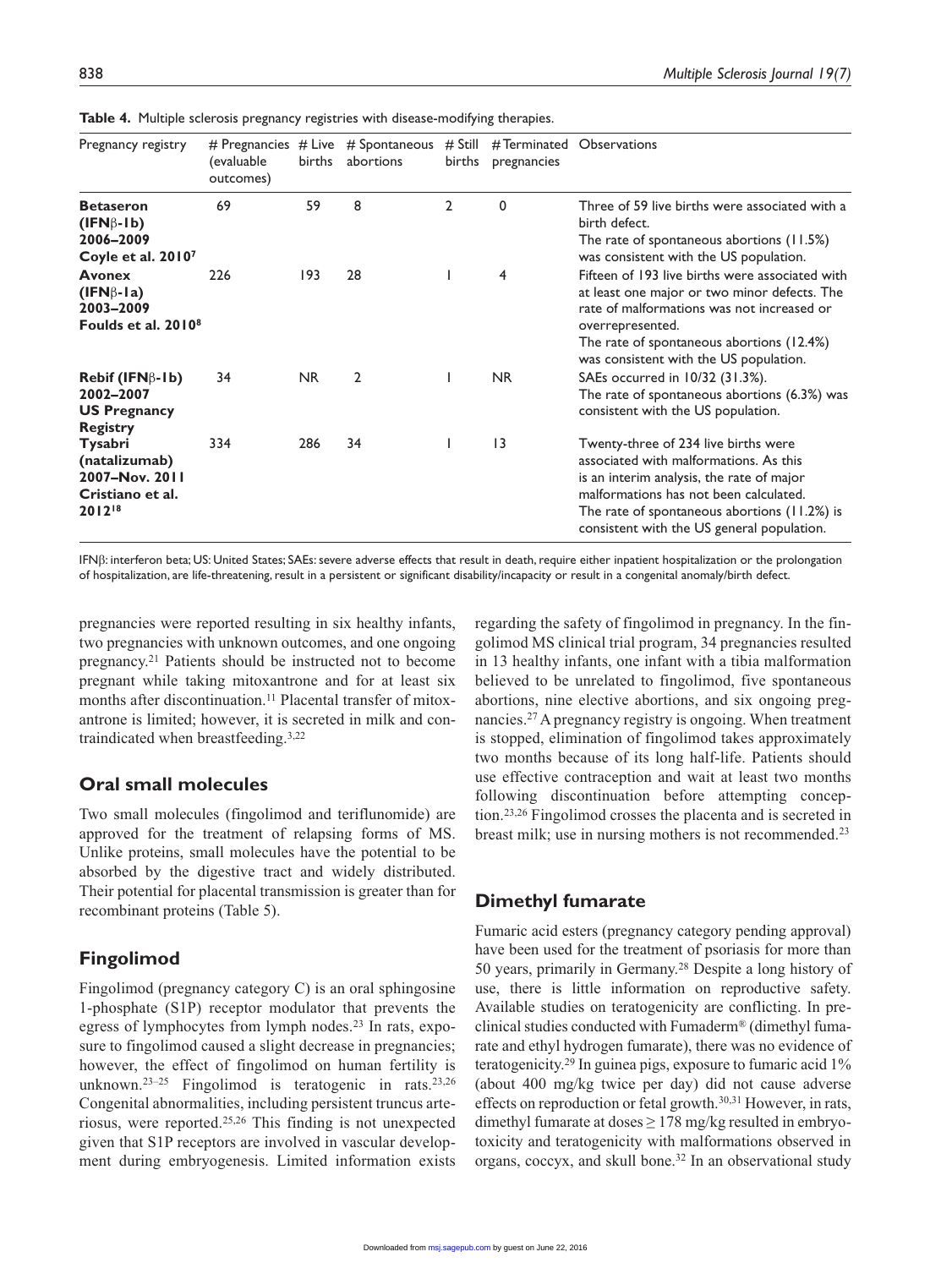| Drug effect on                                       | Fingolimod                        | Cladribine                                                                         | Dimethyl fumarate                                                  | Teriflunomide                                                                                                                           | Laquinimod                                                                |
|------------------------------------------------------|-----------------------------------|------------------------------------------------------------------------------------|--------------------------------------------------------------------|-----------------------------------------------------------------------------------------------------------------------------------------|---------------------------------------------------------------------------|
| <b>Fertility</b>                                     | Decreased<br>pregnancies in rats  | Potential male<br>infertility in<br>monkeys                                        | Not reported in<br>animals                                         | No evidence of<br>impaired fertility in<br>male and female rats                                                                         | Not reported in<br>animals                                                |
|                                                      | Not reported in<br>humans         | Not reported in<br>humans                                                          | Not reported in<br>humans                                          | Not reported in<br>humans                                                                                                               | Not reported in<br>humans                                                 |
| <b>Teratogenicity</b>                                | Fetal malformations<br>in rats    | Fetal malformations<br>in mice and rabbits                                         | Fetal malformations<br>in rats                                     | Fetal malformations in<br>rats and rabbits                                                                                              | Fetal malformations<br>in rats, but not<br>in rabbits, with<br>roquinimex |
|                                                      | Not reported in<br>humans         | Not reported in<br>humans                                                          | Not reported in<br>humans                                          | Not observed in<br>humans                                                                                                               | Not reported<br>in humans with<br>roquinimex                              |
| <b>Pregnancy</b><br>reports<br>(published)           | $(N=59)$ in MS<br>clinical trials | $(N=19)$ in MS<br>clinical trials<br>$(N=1)$ case report in<br>hairy cell leukemia | $(N=15)$ case series<br>in psoriasis patients<br>with fumaric acid | $(N=53)$ with<br>teriflunomide in safety<br>database; $(n=11)$ with<br>teriflunomide in clinical<br>trials                              | Not reported                                                              |
| <b>Placental transfer</b> Yes                        |                                   | Unknown                                                                            | Not reported                                                       | Yes (in animals)                                                                                                                        | Not reported                                                              |
| <b>Secreted in breast Yes</b><br>milk                |                                   | Unknown/Possible                                                                   | Not recommended                                                    | Unknown                                                                                                                                 | Not reported                                                              |
| <b>Nursing</b>                                       | Not recommended                   | Not recommended                                                                    | Not reported                                                       | Not recommended                                                                                                                         | Not reported                                                              |
| <b>Waiting time</b><br>off drug before<br>conception | 12 months                         | 6 months                                                                           | Not reported                                                       | Suspend teriflunomide, Not reported<br>initiate 11-day course<br>of cholestyramine<br>8 g three times daily to<br>decrease blood levels |                                                                           |

**Table 5.** Reproductive safety of oral small molecules in patients with RRMS.

**FDA pregnancy class** C D Not assigned X Not assigned RRMS: relapsing–remitting multiple sclerosis; MS: multiple sclerosis; FDA: United States Food and Drug Administration; Fingolimod (Gilenya™), Novartis Pharma AG, Stein, Switzerland; Cladribine oral (investigational) Merck Serono, Frenches Forest, Australia; Cladribine (Leustatin®), Centocor

Ortho Biotech Products LP, Raritan, NJ; Dimethyl fumarate (investigational) Biogen Idec Inc., Cambridge, MA; Teriflunomide (investigational) Genzyme a Sanofi Company, Cambridge, MA; Leflunomide (Arava®), Sanofi-Aventis U.S. LLC, Bridgewater, NJ; Laquinimod (investigational), Teva Pharmaceuticals USA, Kansas City, MO.

of 15 psoriasis patients exposed to fumaric acid during pregnancy, there was one spontaneous abortion, one stillbirth, and no evidence of embryotoxicity or teratogenicity.33 It is unknown if dimethyl fumarate crosses the placenta or is secreted in breast milk. Use of dimethyl fumarate during breastfeeding is not recommended.28,29

## **Teriflunomide**

Teriflunomide (pregnancy category X) is contraindicated in pregnant women and women of childbearing potential who are not using reliable contraception.<sup>34</sup> Teriflunomide causes teratogenicity throughout the period of organogenesis in rats and rabbits with high incidences of craniofacial, axial, and appendicular skeletal defects. Studies assessing the risk of male-mediated fetal toxicity have not been conducted; however, teriflunomide can be detected in human semen. Due to gastrointestinal reabsorption, following discontinuation the plasma concentration of teriflunomide can take eight months or longer (up to two years) to drop below 0.02 mg/l, a level considered safe for reproduction. If a patient, or a potential father, on teriflunomide wants to conceive or becomes pregnant, the drug should be stopped and an accelerated elimination procedure initiated. Cholestyramine 8 g every eight hours for 11 days is administered. If cholestyramine 8 g three times a day is not well tolerated, the dose can be decreased by 50%.<sup>34</sup> Early experience with teriflunomide in pregnant MS patients comes from the Teriflunomide Multiple Sclerosis Oral (TEMSO) study and the Teriflunomide Pharmacovigilance Database. In the TEMSO study, 11 pregnancies were reported resulting in six terminated pregnancies (all in women receiving teriflunomide), four miscarriages (one in the placebo group and three in the teriflunomide group), and one healthy newborn by a patient who was treated with teriflunomide for 31 days of her pregnancy.35 The Teriflunomide Pharmacovigilance

to < 0.02 mg/l. Verify in two separate tests at least 14 days apart.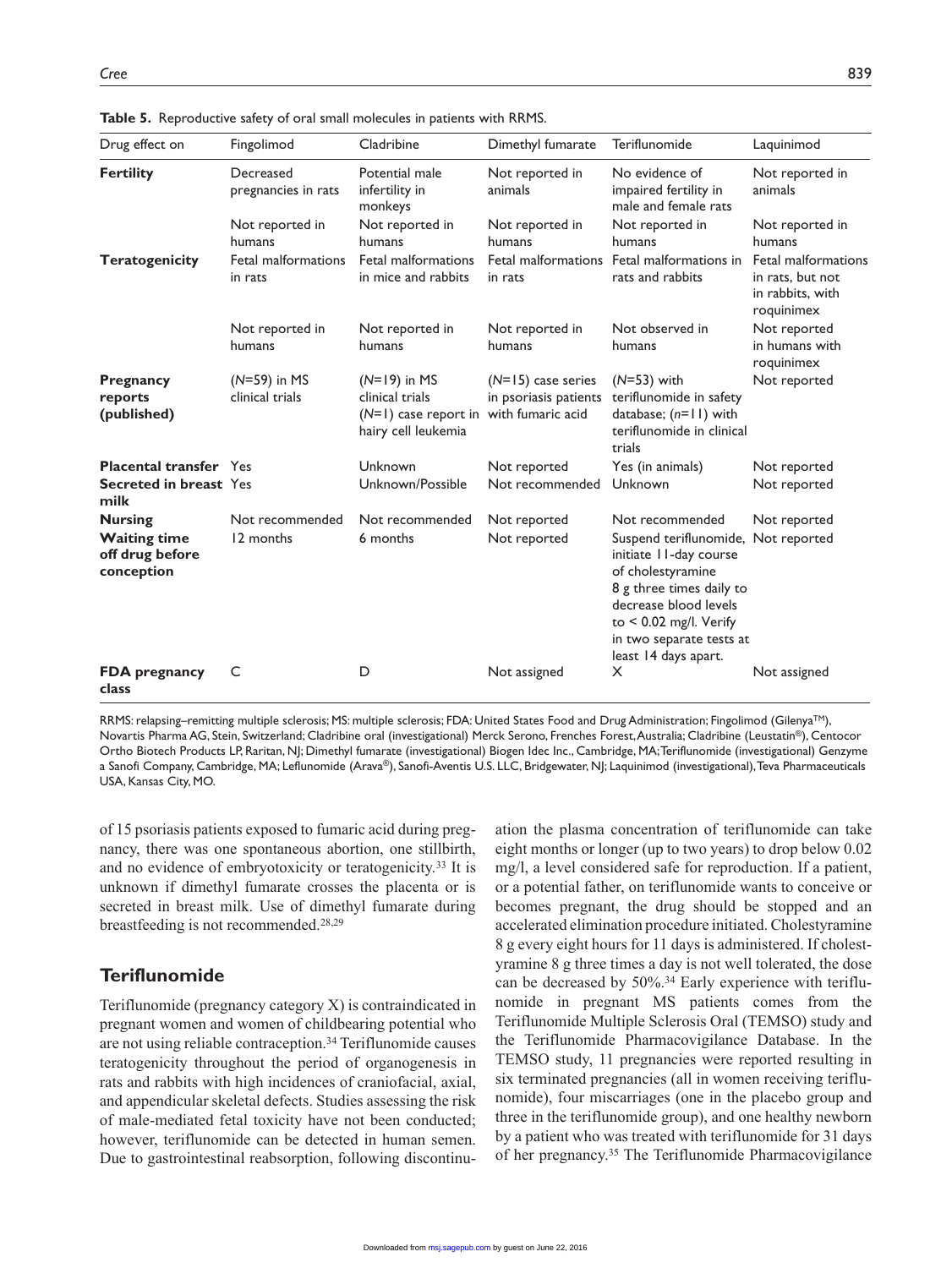Database is a retrospective collection of pregnancy outcome data from 53 pregnant MS patients with direct (*n*=41) or indirect exposure (*n*=12) to teriflunomide. The 53 pregnancies resulted in 17 healthy newborns, 19 terminated pregnancies, nine miscarriages, and eight ongoing pregnancies. Eight of the 10 women with direct exposure to teriflunomide who delivered healthy newborns underwent the recommended drug elimination protocol in the first trimester. No structural or functional defects were reported.36 Teriflunomide crosses the placenta and is detected in rat milk following a single oral dose. It is unknown if teriflunomide is secreted in human milk.<sup>34</sup> Until further information is available, breastfeeding is not recommended.

## **Laquinimod**

Laquinimod (pregnancy category pending approval), a second-generation quinoline-3-carboxamide analog structurally related to roquinimex, is under investigation for relapsing forms of MS.37,38 Animal studies demonstrated fetal malformation in rats, but not in rabbits, exposed to roquinimex and other quinoline compounds.37,39 A theoretical concern with quinoline-3-carboxamides is their potential anti-angiogenic effect.38 However, no case of fetal vascular malformations due to quinoline-3 carboxamide exposure has been reported. Until reproductive safety data are available, women of childbearing potential are advised to use effective contraception and lactating mothers should not breastfeed.40

## **Cladribine**

Parenteral cladribine (pregnancy category D) is indicated for the treatment of hairy cell leukemia and lymphoma.<sup>41,42</sup> Recently, the development of oral cladribine for the treatment of MS was discontinued. Cladribine causes suppression of rapidly dividing cells, including testicular cells. Men are advised to not father children while taking cladribine and for at least six months after its discontinuation.<sup>41,42</sup> In animals, cladribine is teratogenic at all stages of utero development, but there is no evidence of teratogenicity in humans.<sup>41–43</sup> Data on cladribine exposure in human pregnancy are limited.43,44 A successful pregnancy following administration of cladribine to a patient with hairy cell leukemia was reported.45 It is not known if cladribine crosses the placenta or is secreted in breast milk. However, given its molecular weight  $(\sim 286)$ , there is the possibility that cladribine crosses the placenta and is secreted in milk.<sup>11,41</sup> Cladribine use while breastfeeding is not recommended.<sup>11</sup>

## **Monoclonal antibodies**

Several IgG1 monoclonal antibodies (mAbs) show promise in MS treatment. (Table 6). IgG1 antibodies do not cross the placenta in the first trimester, protecting the infant from exposure during the crucial period of organogenesis, from 18 to 50 days after conception.46 However, they efficiently cross the placenta in the third trimester and could have immunological effects on the fetus.

#### **Alemtuzumab**

Alemtuzumab (pregnancy C) is a humanized IgG1 monoclonal anti-CD52 antibody that is FDA approved for B-cell chronic lymphocytic leukemia (B-CLL) and in late-stage development for relapsing MS.47 No fertility complications have been reported; however, alemtuzumab may cause reversible infertility in males because of inactivation of mature sperm.48 Since B-CLL affects mainly elderly patients, alemtuzumab reproductive toxicity studies have not been conducted. Alemtuzumab crosses the placenta (second and third trimesters) and enters breast milk. Breastfeeding should be avoided for at least three months after stopping treatment.43,49

## **Anti-CD20 monoclonal antibodies**

Rituximab is no longer being evaluated for the treatment of MS; however, two second-generation anti-CD20 mAbs are in phase 3 trials: ocrelizumab and ofatumumab. Rituximab (pregnancy category C), a chimeric IgG1 anti-CD20 mAb, is FDA approved for non-Hodgkin's lymphoma, chronic lymphocytic leukemia, rheumatoid arthritis, and other select autoimmune diseases.<sup>50</sup> Experience with rituximab may provide some guidance on the reproductive safety of second-generation anti-CD20 mAbs. In animal studies, infertility and congenital malformations were not observed; however, a dose-dependent depletion of B-cells was observed in fetuses.50,51 Case reports of rituximab treatment during pregnancy suggest that it does not result in serious effects on newborns.<sup>52</sup> However, women are instructed to avoid pregnancy while taking rituximab. Due to its long half-life, it was proposed that treatment be stopped 12 months before conception (although this proposal may be overly conservative).52 Rituximab likely crosses the placental barrier and is secreted in milk in small amounts; breastfeeding is not recommended.50,53

Ocrelizumab (pregnancy category pending approval) is a humanized IgG1 CD20 mAb in clinical trials for relapsing and progressive forms of MS. To date, no information has been published on its reproductive safety. Ofatumumab (pregnancy category C), a human IgG1 anti-CD20 mAb, is FDA approved for refractory chronic lymphocytic leukemia and is being investigated in MS. Fertility studies with ofatumumab have not been conducted. In monkeys, fetal malformations were not observed with 100 mg/kg ofatumumab, the highest dose tested.<sup>54,55</sup> The same instructions for rituximab use in women of childbearing potential apply to ofatumumab and ocrelizumab.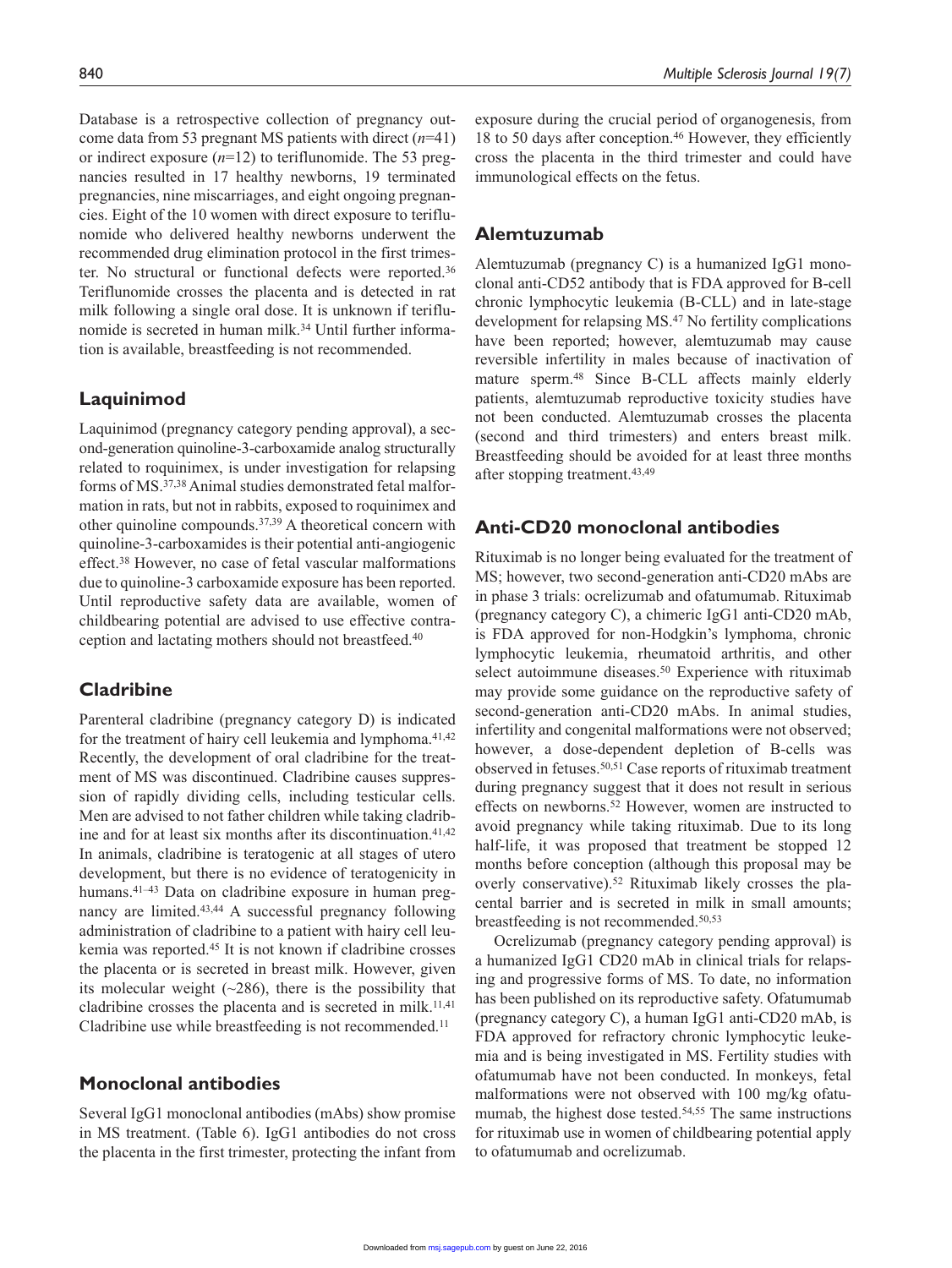| Drug effect on                                                             | Alemtuzumab                                                   | Rituximab                                                                                    | Ofatumumab                                                         | Ocrelizumab                                                      | Daclizumab                                                    |
|----------------------------------------------------------------------------|---------------------------------------------------------------|----------------------------------------------------------------------------------------------|--------------------------------------------------------------------|------------------------------------------------------------------|---------------------------------------------------------------|
| <b>Fertility</b>                                                           | No studies conducted<br>in animals                            | No adverse effects in<br>monkeys                                                             | Not reported                                                       | No published<br>data                                             | No studies conducted<br>in animals                            |
|                                                                            | Potential risk of<br>reversible infertility<br>in males       | No adverse effects in<br>humans                                                              | Not reported                                                       | No published<br>data                                             | No studies conducted<br>in humans                             |
| <b>Teratogenicity</b>                                                      | No studies conducted<br>in animals                            | No evidence in<br>monkeys                                                                    | No evidence in<br>monkeys                                          | No published<br>data                                             | No evidence in<br>monkeys                                     |
|                                                                            | No studies conducted<br>in humans                             | <b>Transient B-cell</b><br>depletion in offspring                                            | Decreased weight<br>and transient B-cell<br>depletion in offspring | No published<br>data                                             | Increased prenatal<br>loss vs. placebo                        |
| <b>Pregnancy</b><br>reports<br>(published)<br><b>Placental</b><br>transfer | Not reported                                                  | $(N=253)$ in clinical<br>and postmarketing<br>database<br>Crosses the placenta<br>in monkeys | Not reported                                                       | Not reported                                                     | Not reported                                                  |
|                                                                            | IgGI crosses the<br>placenta in second<br>and third trimester | IgGI crosses the<br>placenta in second and placenta in second<br>third trimester             | IgGI crosses the<br>and third trimester                            | IgGI crosses<br>the placenta in<br>second and<br>third trimester | IgGI crosses the<br>placenta in second<br>and third trimester |
| <b>Secreted in</b><br>breast milk                                          | Has not been studied                                          | In monkeys                                                                                   | Not reported                                                       | Not reported                                                     | Secreted in low<br>concentration in<br>monkeys                |
| <b>Nursing</b>                                                             | Not recommended                                               | Not recommended                                                                              | Not recommended                                                    | <b>Not</b><br>recommended                                        | Not recommended                                               |
| <b>Waiting time</b><br>off drug before<br>conception                       | 6 months                                                      | 12 months                                                                                    | 12 months                                                          | Not reported                                                     | 4 months                                                      |
| <b>FDA</b> pregnancy C<br>class                                            |                                                               | C                                                                                            | C                                                                  | Not assigned                                                     | C                                                             |

**Table 6.** Reproductive safety of monoclonal antibodies in patients with RRMS.

RRMS: relapsing–remitting multiple sclerosis; FDA: United States Food and Drug Administration; Alemtuzumab (Campath®), Genzyme Corporation, Cambridge, MA; Rituximab (Rituxan®),Genentech, Inc. South San Francisco, CA; Ofatumumab (Arzerra®), Glaxo Group Limited, Greenford, Middlesex, United Kingdom; Ocrelizumab (investigational) Roche, Basel, Switzerland; Daclizumab (Zenapax®), Hoffman-La Roche, Nutley, NJ.

## **Daclizumab**

Daclizumab (pregnancy category C), a humanized IgG1 monoclonal anti-CD25 antibody, was FDA approved in 1997 for the prevention of renal allograft rejection and is being investigated for the treatment of MS. Fertility studies have not been conducted with daclizumab.<sup>56</sup> Fetal malformations were not observed with daclizumab in monkeys, although there was an increase in prenatal loss. Women of childbearing potential are advised to use effective contraception while taking daclizumab and for four months after discontinuation.56 Very low concentrations of daclizumab are secreted in breast milk of lactating monkeys. Breastfeeding is not recommended during treatment.<sup>57</sup>

#### **Summary**

Unfortunately, no DMT is proven to be safe during pregnancy or while breastfeeding. Despite limited data on their reproductive risks, small molecules are considered to carry unacceptable risks due to their potential to cross the placenta and be secreted in breast milk. Risks for some small molecules are considered established (mitoxantrone, teriflunomide, and cladribine) whereas others remain suspected (fingolimod, dimethyl fumarate, and laquinimod). In contrast monoclonal antibodies do not cross the placenta during organogenesis and therefore are unlikely to be teratogenic; however, they can cross the placenta during the second and third trimesters, and use of these drugs late in pregnancy could have immunological consequences for the unborn infant. Although monoclonal antibodies could be secreted in breast milk, because they are proteins that require parenteral administration, it is unlikely that they will be absorbed intact by breastfed infants. Similar reasoning applies to the IFNs; however, ongoing use of IFNs in women planning pregnancy may be relatively contra-indicated because of their possible abortifacient property. In women who need to continue DMTs, GA appears to be the only available treatment that can be used with relative safety. While treatment with GA can be continued during pregnancy, there is always the risk of unforeseen adverse events. It is hoped that this review will be a useful source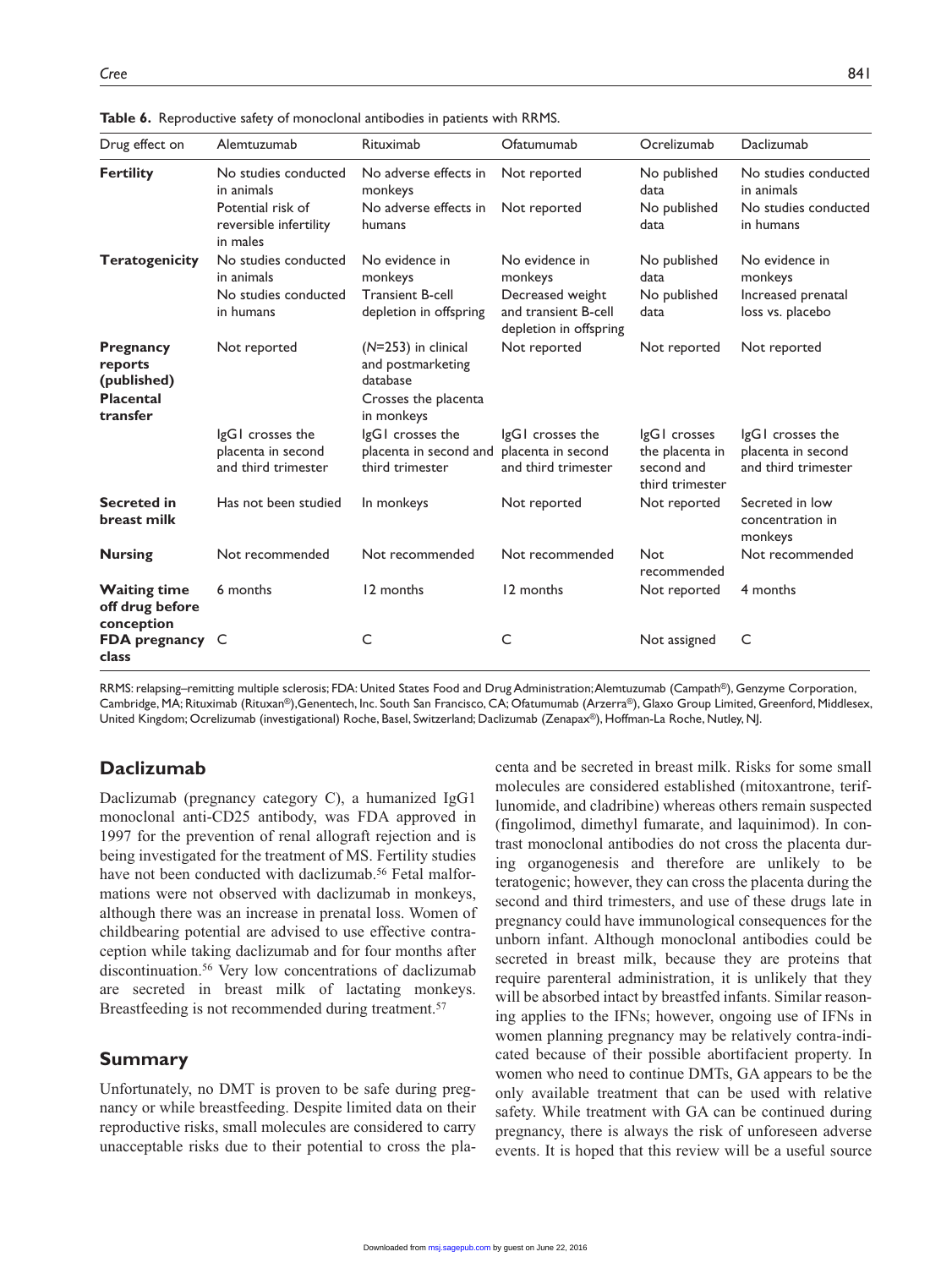for clinicians who are faced with the challenge of counseling their patients about the potential risks and benefits of continuing with, or abstaining from, treatment before, during, and after pregnancy.

#### **Conflict of interest**

Dr Cree has received personal compensation for consulting from Biogen Idec, EMD Serono, Genzyme, Novartis, Sanofi-Aventis, and Teva Neurosciences.

#### **Funding**

Stephen Dougherty of Axiomed Communications provided editorial assistance in the manuscript preparation (literature search, formatting of manuscript, development of tables), which was funded by Sanofi-Aventis.

#### **References**

- 1. Scialli AR, Buelke-Sam JL, Chambers CD, et al. Communicating risks during pregnancy: A workshop on the use of data from animal developmental toxicity studies in pregnancy labels for drugs. *Birth Defects Res A Clin Mol Terato* 2004; 70: 7–12.
- 2. Content and format of labeling for human prescription drug and biological products; requirements for pregnancy and lactation labeling. Federal Register 73: 04 (29 May 2008): pp.30831–30868, www.gpo.gov/fdsys/pkg/FR-2008-05-29/ content-detail.html (accessed 27 January 2012).
- 3. Ferrero S, Pretta S and Ragni N. Multiple sclerosis: Management issues during pregnancy. *Eur J Obstet Gynecol Reprod Biol* 2004; 115: 3–9.
- 4. Boskovic R, Wide R, Wolpin J, et al. The reproductive effects of beta interferon therapy in pregnancy: A longitudinal cohort. *Neurology* 2005; 65: 807–811.
- 5. Sandberg-Wollheim M, Frank D, Goodwin TM, et al. Pregnancy outcomes during treatment with interferon beta-1a in patients with multiple sclerosis. *Neurology* 2005; 65: 802–806.
- 6. Sandberg-Wollheim M, Alteri E, Moraga MS, et al. Pregnancy outcomes in multiple sclerosis following subcutaneous interferon beta-1a therapy. *Mult Scler* 2011; 17: 423–430.
- 7. Coyle PK, Roberts S, Scheuerle A, et al. The Betaseron (Interferon Beta-1b) Pregnancy Registry. *Int J MS Care* 2010; 12 (Suppl 1): S26.
- 8. Foulds P, Richman S, Glick G, et al. Pregnancy outcomes from the Avonex® (interferon beta-1a) pregnancy exposure registry. *Mult Scler* 2010; 16 (Suppl 10): P894.
- 9. Rebif® Pregnancy Registry Study Results ClinicalTrials. gov, http://clinicaltrials.gov/ct2/show/results/NCT00338741 (accessed 27 January 2012).
- 10. Coyle P, Johnson K, Pardo L, et al. Pregnancy outcomes in patients with multiple sclerosis treated with glatiramer acetate (Copaxone®). *Neurology* 2003; 60 (Suppl 1): A60.
- 11. Briggs GG, Freeman RK and Yaffe SJ. *Drugs in pregnancy and lactation: A reference guide to fetal and neonatal Risk*. 9th ed. Philadelphia, PA: Lippincott, Williams & Wilkins, 2011, pp.1–1, 728.
- 12. Biogen Idec Inc. Tysabri (natalizumab) prescribing information. http://www.tysabri.com/pdfs/I61061-13\_PI.pdf (2012, accessed 20 March 2012).
- 13. Wehner NG, Skov M, Shopp G, et al. Effects of natalizumab, an α4 integrin inhibitor, on fertility in male and female guinea pigs. *Birth Defects Res B Dev Reprod Toxicol* 2009; 86: 108–116.
- 14. Wehner NG, Shopp G, Oneda S, et al. Embryo/fetal development in monkeys exposed to natalizumab, an α4 integrin inhibitor. *Birth Defects Res B Dev Reprod Toxicol* 2009; 86: 117–130.
- 15. Biogen Idec Inc. Natalizumab NDA 2004, Pharmacological Review Part 3: 81–97. http://www/accessdat.fda.gov. drugsatfda\_docs/nda/2004/125104s000\_Natalizumab\_Medr\_ P3.pdf (accessed 27 January 2012).
- 16. Mahadevan U, Nazareth M, Cristiano L, et al. Natalizumab use during pregnancy. *Am J Gastroenterolo* 2008; 103 (Suppl 1): A1150.
- 17. Hoevenaren IA, de Vries LC, Rijnders RJP, et al. Delivery of healthy babies after natalizumab use for multiple sclerosis: A report of two cases. *Acta Neurol Scand* 2011; 123: 430–433.
- 18. Cristiano L, Bozic C and Bloomgren G. Preliminary evaluation of pregnancy outcomes from the Tysabri® (natalizumab) Pregnancy Registry. *Mult Scler* 2012; 18 (Suppl 4): P275.
- 19. Cocco E, Sardu C, Gallo P, et al. Frequency and risk factors of mitoxantrone-induced amenorrhea in multiple sclerosis: The FEMIMS study. *Mult Scler* 2008; 14: 1225–1233.
- 20. Immunex Corporation. Novantrone New Drug Application Pharmacology Review Part 2. http://www.accessdata.fda.gov/ drugsatfda\_docs/nda/2000/21120.pdf\_Novantrone\_Pharmr\_ P2.pdf (accessed 30 January 2012).
- 21. Immunex Corporation. Novantrone (mitoxantrone HCL) Briefing Document for the Peripheral & Central Nervous System Advisory Committee Meeting 16 December 1999. http://www.fda.gov/ohrms/dockets/ac/00/backgrd/3582b1l. pdf (accessed 25 January 2012).
- 22. EMD Serono Inc. Novantrone (mitoxantrone) prescribing information. http://www.accessdata.fda.gov/drugsatfda\_docs/ label/2010/019297s033s034lbl.pdf (2010, accessed 25 January 2012).
- 23. Novartis Pharmaceutical Corporation. Gilenya (fingolimod) prescribing information. http://www.pharma.us.novartis.com/ product/pi/pdf/gilenya.pdf (2012, accessed 20 March 2012).
- 24. Novartis Pharmaceutical Corporation. Gilenya (fingolimod) capsules pharmacology review PDF. Submission date Dec 21, 2009. http://www.accessdata.fda.gov/drugsatfda\_docs/ nda/2010/022527Orig1s000TOC.pharmar.pdf (accessed 2 January 2012).
- 25. Novartis Pharmaceutical Corporation. Fingolimod. Summary of Product Characteristics.http://www.ema.europa.eu/ docs/en\_GB/document\_library/EPAR\_Product\_Information/human/002202/WC500104528.pdf (accessed 2 January 2012).
- 26. Novartis Pharmaceutical Corporation, FTY720D Briefing Document for the Peripheral and Central Nervous System Drugs Advisory Committee Meeting 10 June 2010. http:// www.fda.gov/downloads/AdvisoryCommittees/Materials/ Drugs/PeripheralandCentralNervousSystemDrugsAdvisoryCommittee/UCM214675.pdf (2010, accessed 2 January 2012).
- 27. Collins W, Francis G, Koren G, et al. Lack of interaction between fingolimod (FTY720) and oral contraceptives, and pregnancy experience in the clinical program of fingolimod in multiple sclerosis. Presented at The 63rd annual meeting